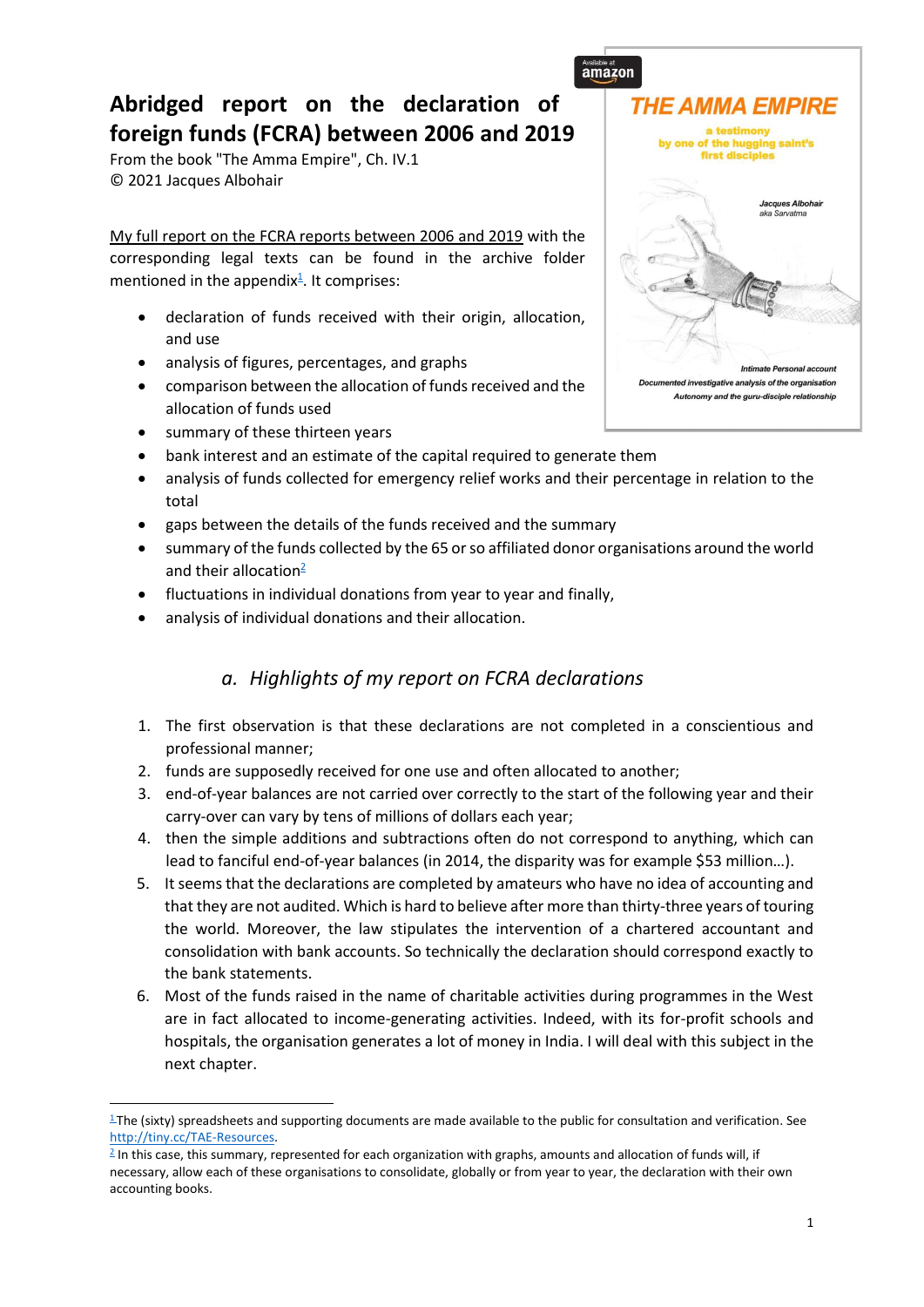- 7. In thirteen years, 53% of foreign funds have been collected for hospital projects while only 13% of these funds have been used for this purpose. Even so, it is about (as mentioned in the statements) "construction / running of hospitals / dispensary / clinic" which are paying institutions extending paid services. We will see later that the hospital (AIMS), supposedly dedicated to providing advanced care to the poor, only devotes itself to them in a ridiculously low percentage – percentage being further reduced by the State subsidies, more specifically to the PMNRF<sup>3</sup>, the Prime Minister National Relief Fund.
- 8. The same goes, as we will see later, for specialised schools and colleges, to which 5% of donations are allocated, which are also paying institutions, and even reputed to be expensive compared to the competition. In present-day India, education and health are indeed thriving private sector activities.
- 9. Over the last thirteen years, \$130 million (on average 10 million per year) have been declared as collected abroad while only \$7.6 million (on average \$583,800 per year) have actually been spent on charitable and other emergency relief activities, making it an average percentage of 4% of funds received. However, since averages blunt and weaken reality, let us zoom in on some details:
	- a. from 2009 to 2017, in eight years, 0% of the \$67.2 million of declared foreign funds collected were spent on charity...
	- b. except in 2013 when \$140,000, or 1.18% of the funds raised that year, were collected for this purpose, whereas a scant \$61,400 or 0.69% was reported as spent on emergency aid.
- 10. In general, we have observed that, in the case of emergency relief activities, the organisation spends almost nothing out of its own pocket. It collects funds abroad and transfers them to the field, sometimes adding 1% - a percentage it was probably able to withdraw from other amounts received, since there is often no correspondence between the allocation of funds at the source and on the field<sup>4</sup>. On the other hand, it does not fail to take the merit of humanitarian action and also makes it the basis for the next advertising campaign to attract even more millions for its health and education businesses or to simply increase its capital.
- 11. Having been directly involved in the heart of the organisation, I know how important it has always been for A. to "sell" her charitable activities to raise funds, but I never imagined it to that extent. Behind the propaganda façade, the reality of the generosity of this organisation is this "1%", while it pumps from foreign taxpayers an average of \$10 million per year. That said again, this 1% may well have been taken from amounts allocated for other purposes. In this highly probable realistic case, the generosity of this organisation out of its foreign funds would rather amount to "0%".
- 12. Let us see what the annual percentage of "funds used" is:
	- a. During these thirteen analysed years, on average, only 55% of all the foreign funds collected were used;
	- b. in 2007, only 31% of the \$14.9 million raised was used;
	- c. in 2008, it was 13% of the \$24 million raised;
	- d. in 2009 it was… (excluding 3.5 million bank interest) 0.66% of the \$7.9 million collected, in other words, only \$75,434 used according to the goals and objectives of the NGO. What happened to the remaining 99.34% of the funds? This is unknown. We do not have proof of their use, but we believe they have been invested. Indeed, the organisation prides itself on bank interest income of up to \$3.7 million per year. I

<sup>3</sup> <https://pmnrf.gov.in/en/>

<sup>4</sup> Indeed, funds received for a goal X can be spent for a goal Y, without relation between the two. I am not talking here, for example, of allocating funds collected for flood victims and devoting them to drought victims. No, as we will see, these are often funds raised for "humanitarian" purposes and used for "entrepreneurial or savings" purposes.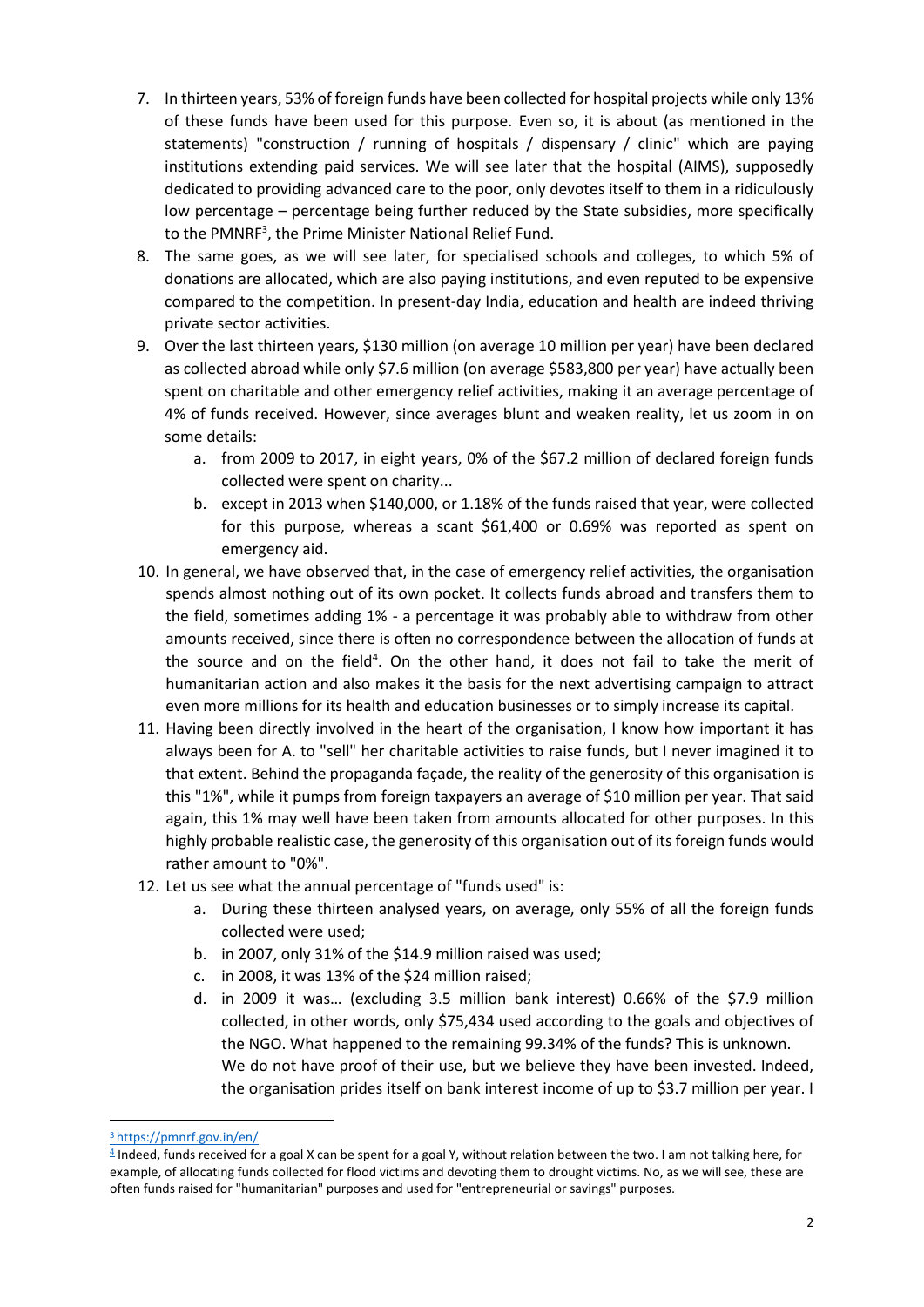let you imagine the capital necessary to obtain such an amount of interest. I have put together a table with my relative estimates which you will find in the appendix. To generate such interest in the West, it would take at least \$300 million, while in India where the rates are 5-7% on a fixed deposit account, about \$75 million would suffice.

- 13. 8% of the funds were collected to build one or more boarding schools for disadvantaged students but only 3% of these funds were devoted to them;
- 14. 5% of the funds were collected for the construction and maintenance of schools; the organisation added 7%, probably taking the additional funds allocated to other purposes;
- 15. the allocation of funds also seems arbitrary, even if it may partially be the constraints and restrictions posed by the declaration forms. For example, do devotees and foreign charitable institutions know that they are not giving to "charitable activities", but for "construction and extension of administrative and buildings" as in 2006, 2009 and 2010 for an amount of \$13.2 million? Or for the creation of an "endowment fund"<sup>5</sup> , as in 2009 and 2010 for an amount of \$12.2 million? Moreover, these two purposes are not even reported in the summaries highlighted on the first page of the forms. You have to search the detail of the twenty pages of each declaration to find them. This also shows that the detail and the summary of the declarations are not necessarily matching.

Here are some examples of the allocation of funds that emerge from the declarations:

- a. "Direct Relief International", a US NGO, has several times given large sums (up to \$610,000 in all) which were not allocated to relief activities but to "other expenses", between 2009 and 2011.
- b. Did Amma Europe in Belgium donate \$1.8 million specifically to fund an endowment fund in 2010?
- c. In 2011, up to \$12.8 million was allocated to "other expenses". The same goes for 96% of global individual donations for a total of \$1.9 million.
- d. Is the Austrian Benedictine monastery which donated \$424,000 in 2011 aware that its donation has been allocated to "other expenses"?
- e. In 2012, the bulk of funds, totalling \$4.2 million, were also allocated to "other expenses", such as 58% of global individual donations.
- f. The list is far too long to include here. More details in the detailed report, see appendix.
- 16. In addition, in almost every year, there are large discrepancies between the detail of institutional and individual donations received and the summary reported at the top of the declaration. Sometimes the amounts are negative, sometimes positive. The total cumulative discrepancy amounts to \$4.6 million.
- 17. The balances carried forward are all wrong with sometimes astronomical variations totalling \$195 million. These are gross accounting anomalies. Carrying over the balance from a previous year when making a declaration is an extremely simple operation. Only once, out of the thirteen years studied, did we find a balance carry-forward from the previous year with only a variation of \$33. This leads us to believe that reporting errors may not be the result of simple negligence.
- 18. Other than that, as of 2014 we have noted that the organisation is unable to do simple additions and subtractions which resulted in cumulative year-end balance errors of an additional \$70.3 million.

<sup>5</sup> <https://corporatefinanceinstitute.com/resources/knowledge/trading-investing/endowment-fund/>

It all depends of course on how this fund is used. Considering the lack of transparency of the declarations of this organisation and the way funds are managed, reservation is recommended.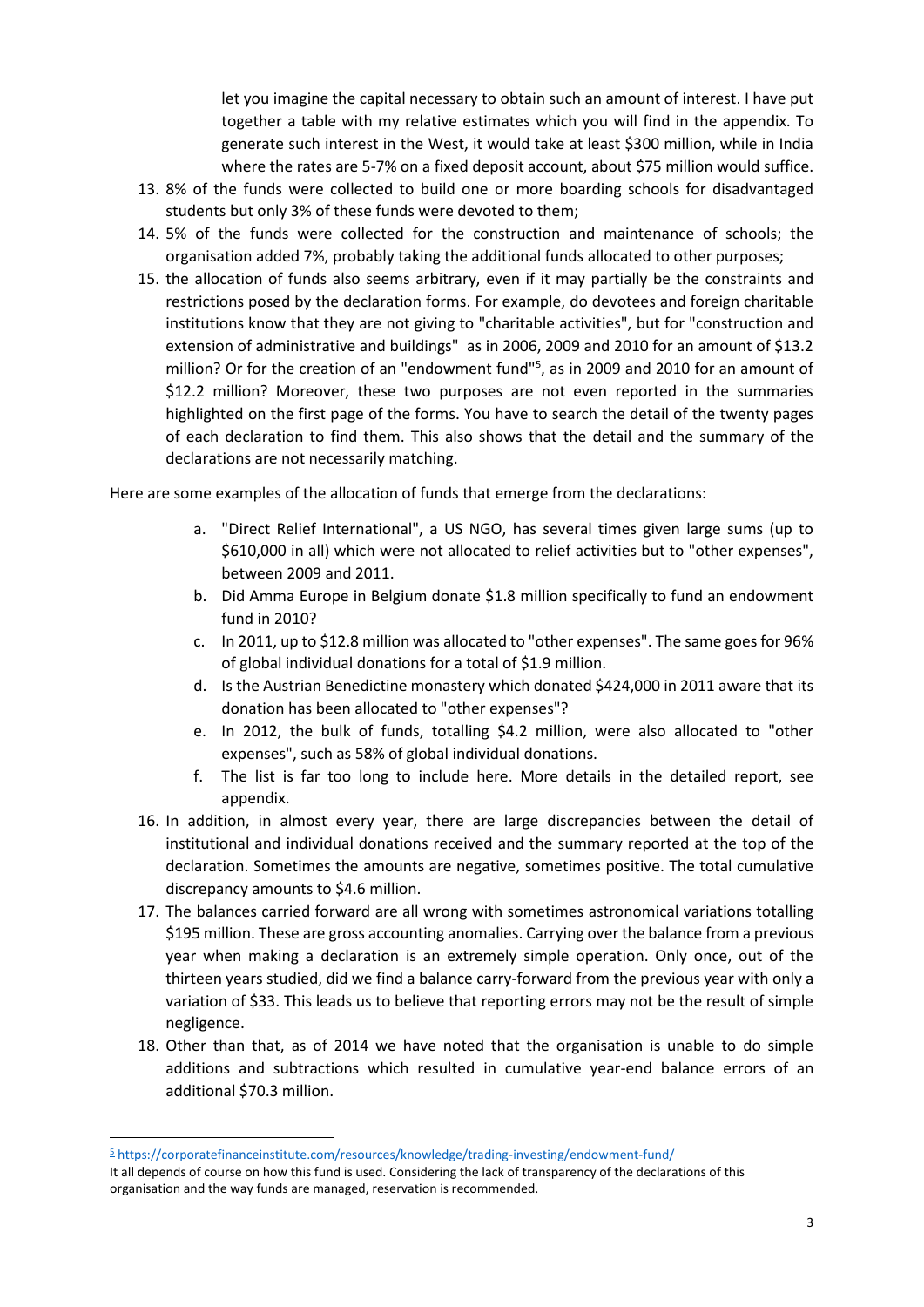- 19. Sometimes 200% of funds received were used during the year, and this, while still showing a positive end-of-year balance. The disparities are gross, and the scale of the anomalies is phenomenal.
- 20. In addition, officially nothing appears on the proceeds of sales of derivative articles during programmes abroad. During her service, Gail kept notes for each year, for each programme, the total amount received in donations during the ceremony preceding the Devi bhāva as well as the amount of sales. For example, in 1999, more than twenty years ago, she noted that during the fourteen days of stay at the California Center of San Ramon, \$32,000 had been collected in donations, the proceeds of the sales represented more than seven times that amount, i.e. \$230,000. Compared to donations, the shop sales are proportionately higher in the United States than in Europe, but it certainly represents a few tens of millions. I presume that it is Amma Europe in Belgium which collects the proceeds from the sales of the travelling shop and in the USA, it's the MA Center. It is interesting to note that we find these amounts allocated at the end of the chain, in the declaration of foreign funds, under various denominations as if they were donations. In other words, these structures seem to exercise a non-profit commercial activity since they transmitted all the funds from the sales in the form of donations to the parent organisation. Thus, in the eyes of the Indian authorities, this money does not come from commercial activities abroad but from selfless donations.
- 21. Finally, nothing is known about national (Indian) cash inflows. Twenty-five years ago, A. already informed me that national income had become significantly higher than international income. These foreign tax returns are therefore probably the tip of the iceberg. But as such, this allows us to have a fairly precise notion of the practices of the organisation and its mis/management.
- 22. From 2014 onwards, the declaration form has changed which makes it impossible to compare with other years. So, I have summarised the percentages for the eight years (out of thirteen) between 2006 and 2014 in pie charts below that bring together institutional and individual funds. For the full period up to March 2019, the total revenue is \$130 million.

For better readability, I have abbreviated the purposes appearing on the declarations by assigning them a three-letter code, as follows:

| ABBREVIATION OF PURPOSES AS MENTIONED IN THE DECLARATION FORMS                                           |
|----------------------------------------------------------------------------------------------------------|
|                                                                                                          |
| <b>HOS</b> Construction / Running of hospital / dispensary / clinic ( <i>Hospital</i> )                  |
| <b>EDU</b> Construction and maintenance of school / college & Educational ( <i>Educational</i> )         |
| <b>SOC</b> Social                                                                                        |
| <b>REL</b> Relief / Rehabilitation of victims of natural calamities (Relief)                             |
| <b>COR</b> Establishment of Corpus Fund (Corpus fund)                                                    |
| <b>OFF</b> Construction / Extension / Maintenance of office, administrative and other buildings (Office) |
| <b>OEX</b> Other expenses                                                                                |
| <b>OAC</b> Other activities than those mentioned above (Other activities)                                |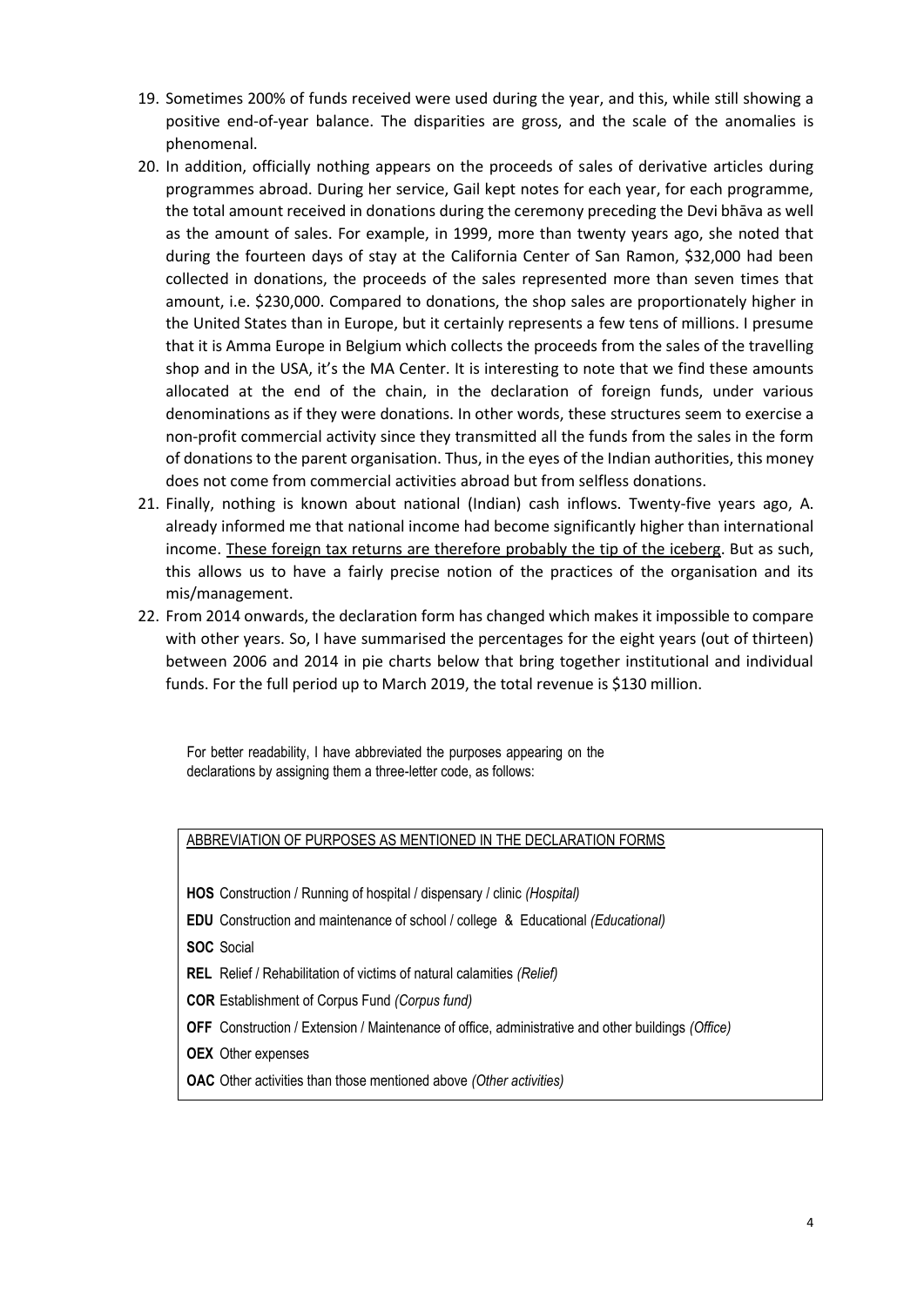Besides the abbreviations, here is how to interpret the colours in these graphics:

- 1. In green and blue: the HOS hospital and EDU educational activities are for-profit entrepreneurial activities. In plaintext, it is "business";
- 2. In grey: activities that do not fall within the framework of social and humanitarian aid to the poor, ie. COR, OFF, OEX and OAC. In plaintext, it's "the unknown";
- 3. In yellow and orange: SOC social and REL relief activities. In plaintext, it is the "social".

This way you can see at a glance how the funds are allocated. These colour codes will be constant on all graphics.

On the left, you will find the funds received and how they were allocated, and on the right, how these funds were used, "if applicable".



We are looking here at the "figures", not at the promotion and complimentary propaganda figuring on the organisation's websites and the advertising brochures shown during the programmes in the West.

## *b. Obligations of NGOs and the reality of the organisation*

The organisation may have acquired consultative status with the UN, yet it does not seem to have assimilated any of the founding principles of international organisations such as *good governance, transparency, accountability, independent auditing and evaluations, respect for ethics and procedures*.

**The rather sober, less brilliant, even rather cynical reality is the following: on the one hand, \$130 million are declared collected from abroad for charity, on the other, only 4% of this amount is used in the field for charitable purposes; 41% of the remainder is used in building an entrepreneurial empire and 55% is banked to generate millions of interests. In other words, when you donate \$100, \$4 will go to the field, \$41 will be for business, and \$55 for savings. Call it, fraud, call it deceit, call it breach of trust, misuse of donations, embezzlement, donations harvested under false pretences, whatever you may call it, this is so huge that it defies understanding!**

*"Let us think about all those devotees who feel 'loved'…"* **Gail told me recently,** *"if that "love" were genuine, would she not return it to them by respecting and honouring their gifts and truly using them for charity, without betraying their trust?"*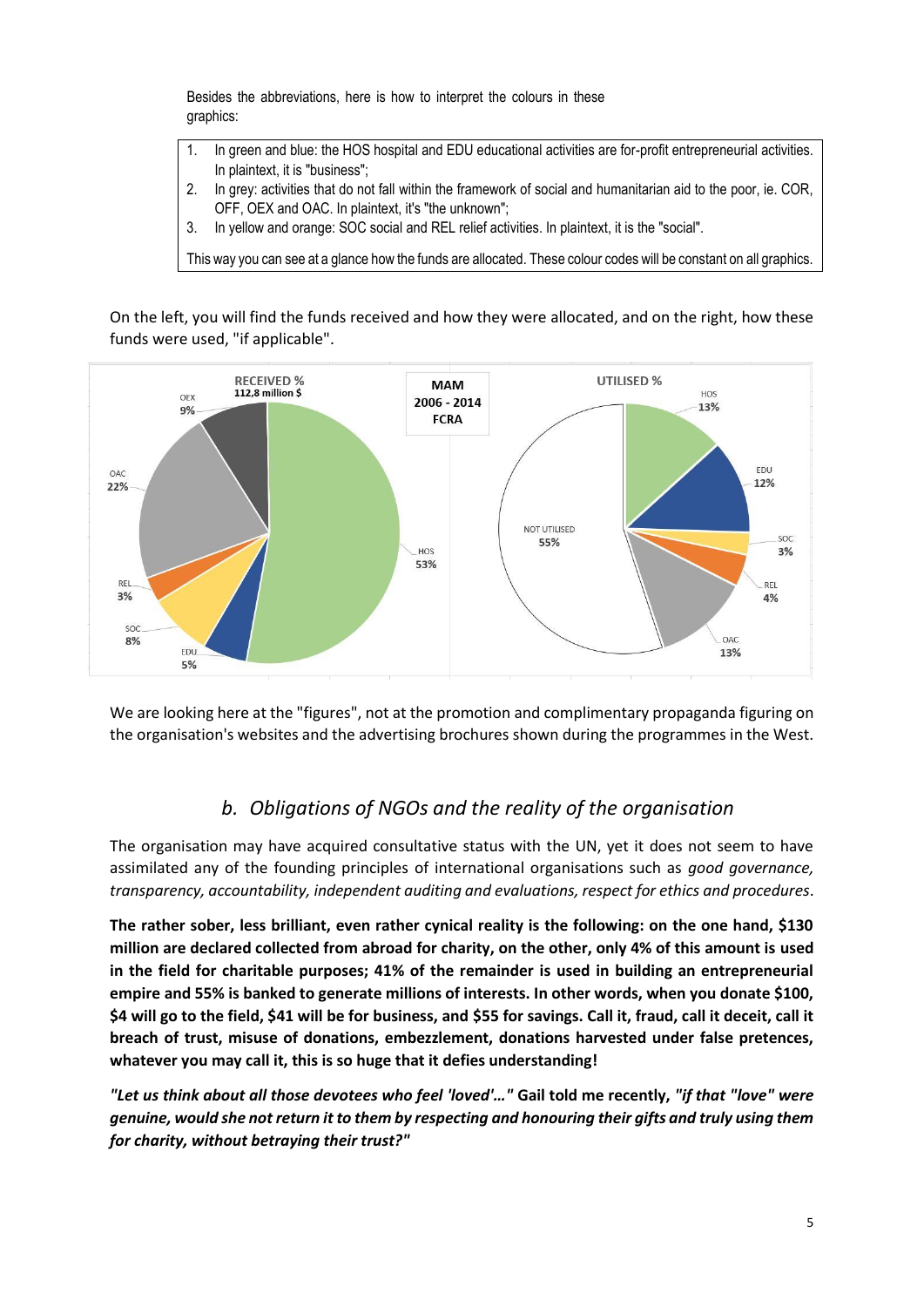#### *Not to mention that if she was able to build her entrepreneurial empire allowing her organisation to live comfortably today from its national income, it is thanks to the money of Westerners, thanks to these funds that she received in love and trust and which she used, dare we say, in disloyalty and dishonesty.*

So, let us stop foolishly repeating baseless rationalisations and justifications and let us just face the figures: **the rate of the institution's deceit is 96%!** But as we know in this world, the greater the shenanigans, the more inconspicuous they are. However, the deception here is much more perverse because it instrumentalises the emotional, love, the heart, the spiritual and all that is noble, towards which people aspire all their life. To deceive the very same people it claims to serve, by affecting both ends of the chain: on the one hand, the devotees seeking love, acceptance, enlightenment and on the other, the destitute, those in misery and in poverty in whose name she goes fishing in the pockets of working people.

The organisation's websites are highly promotional, there is no mention of accounts anywhere. Small anecdote: many years ago, during A.'s visit to Paris, I had brought her the annual report of the "Restos du Cœur" (a French charity feeding the destitute) that I had received in the mail. It was an A3 sheet folded in two with four pages of report, accounting, graphics with figures and percentages. This type of report is a common practice. I presented it to A., and I argued that this form of transparency would facilitate fundraising by improving the credibility of the institution. Without commenting, she handed it to Balu, 002, director of the institution, who was present at the time. The latter took it with disdain and without uttering a single word, put it down somewhere as he left the room. End of subject.

The world of international organisations, humanitarian organisations, NGOs and the UN is an environment that I know well, having worked in it for twenty years in Geneva, among others within MSF Switzerland (Doctors without Borders), as well as within the ICRC (International Committee of the Red Cross) in Geneva. By way of comparison, a few years ago, MSF Switzerland prided itself of devoting 78% of its fundraising to project beneficiaries, given that such an organisation has



much higher operating costs than the institution of A., if only in wages. Even the ICRC, with a different governance and a near-diplomatic status, devoted 56% of its \$2 billion budget to the field (and was also reprimanded by the Swiss Confederation, this percentage being considered too low). MSF and the ICRC, given their size, are exceptions here. At MSF Switzerland, there were 200 employees in Geneva and 2,000 around the world. At the ICRC, there were ten times more, at headquarters and around the world. That is a lot of payroll. As a general rule, for smaller NGOs, the standard expectation is that 80% of revenue minimum should go to the field. According to some institutional donors, this requirement can even go up to 88%. An NGO that devotes less than 80% of its funds to projects in the field would be publicly criticised and would no longer be funded. Not to mention that if an NGO received funds for one purpose and used them for another, institutional donors would demand the reimbursement of funds and blacklist the organisation. Moreover, the State would cancel its status of public interest and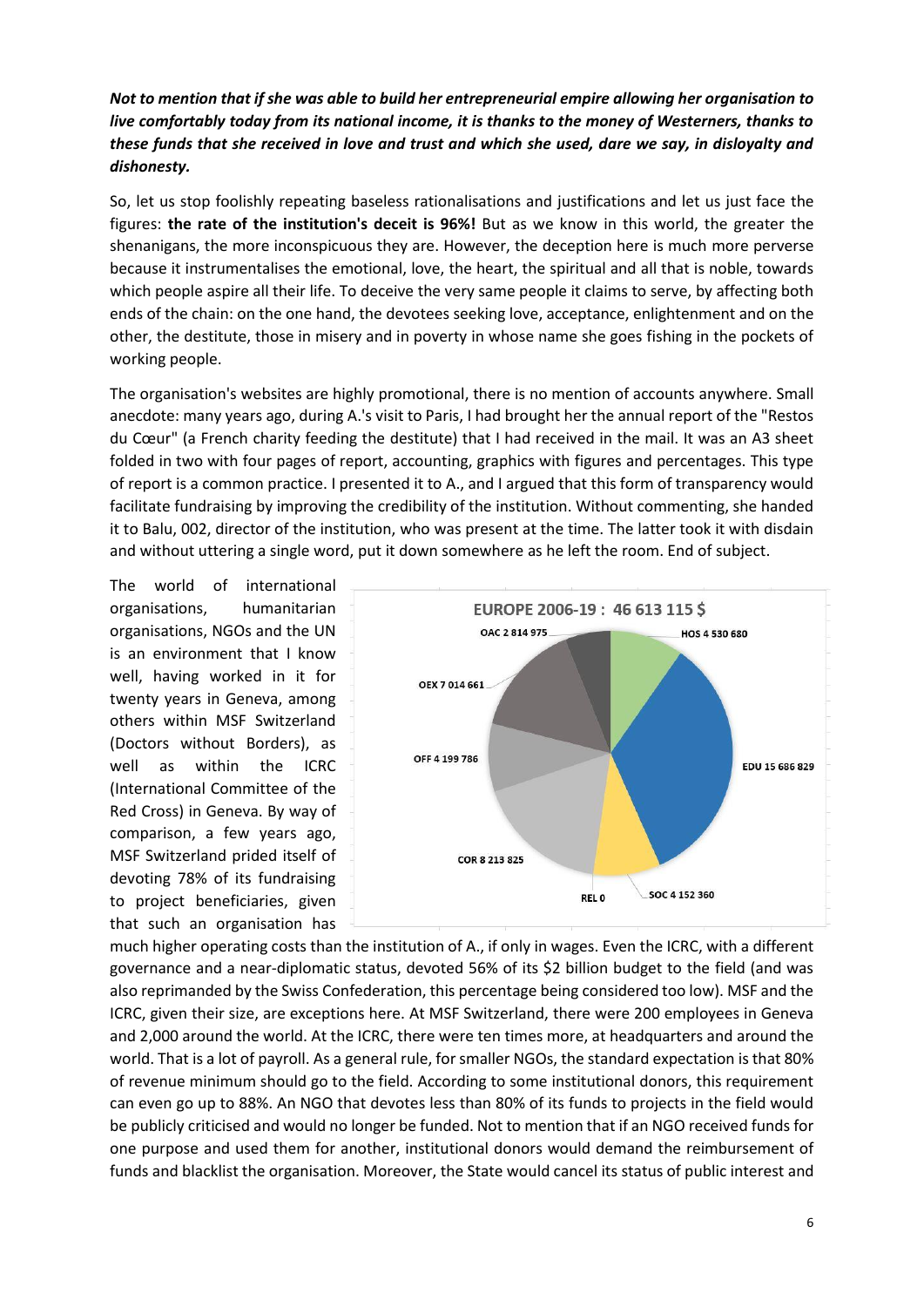tax exemption! One has to admit here that the institution of A., is capable of a unique tour de force in the world and even more, neither the donors nor the States are raising any questions.

## *a. Donations from affiliated organisations*

In my analysis report of declared foreign funds, we will find, as already mentioned, the details of what each of the affiliated organisations(other A.-Centres and A.-legal bodies around the world) transferred to the parent institution in India and with what purpose. Here are some examples of what can be found among the twenty affiliated organisations on the European continent. It should be noted from the data that out of the \$46,613,115 collected in Europe for the period between 2006 and 2019, nothing seems to have been collected in the name of emergency relief (REL). Let us see some examples of the total funds sent with their allocation:

From these figures, one can see what affiliate organisations have sent / how funds sent have been allocated by the parent organisation, such as:

- 1. the French Centre gave \$1.2 million for the construction of offices (23% of its total over 13 years) and 704,000 (13%) as "other activities";
- 2. Amma Europe donated \$3.3 million for an "endowment fund" (20%), \$1.7 million for "office construction" (10%), \$2.6 million for "other expenses" (16%) and 209,000 (1.3%) for "other activities";
- 3. and so on; the affiliated organisations that wish to consolidate the detail in appendix with their accounting books can do so with the files available online (see appendix)  $6$ .

Here are the total amounts received in Europe from affiliated organisations and their distribution according to the declarations:

|      | Amma Centre — France, \$5,214,109 of which,                       |           |                |  |                     |           |  |           |              |      |                                                |           |              |           |              |
|------|-------------------------------------------------------------------|-----------|----------------|--|---------------------|-----------|--|-----------|--------------|------|------------------------------------------------|-----------|--------------|-----------|--------------|
| HOS: |                                                                   | $0$ EDU : | 3 297 565 SOC: |  |                     | $0$ REL:  |  | $0$ COR:  |              |      | 0 OFF: 1212 371 OEX:                           |           |              | $0$ OAC : | 704 173      |
|      | Amrita EV — Germany, \$5,906,590, of which,                       |           |                |  |                     |           |  |           |              |      |                                                |           |              |           |              |
| HOS: | 994 078 EDU :                                                     |           | 2 195 363 SOC: |  | 259 782 <b>REL:</b> |           |  | $0$ COR:  | 713 747 OFF: |      | 146 312 OEX:                                   |           | 940 209      | OAC:      | 657 099      |
|      | Amma Europe — Belgium, \$16,338,909 of which,                     |           |                |  |                     |           |  |           |              |      |                                                |           |              |           |              |
|      | HOS: 1151089 EDU: 4852723 SOC: 2392081 REL:                       |           |                |  |                     |           |  |           |              |      | 0 COR: 3 351 155 OFF: 1 720 042 OEX: 2 662 299 |           |              | OAC:      | 209 522      |
|      | Amma Italia, \$1,256,938 of which.                                |           |                |  |                     |           |  |           |              |      |                                                |           |              |           |              |
| HOS: | 113 610 <b>EDU</b> :                                              |           | 728 785 SOC:   |  |                     | $0$ REL : |  | $0$ COR : | 191 548 OFF: |      |                                                | $0$ OEX : | 222 996 OAC: |           | $\mathbf{0}$ |
|      | Fundación Filokalia Amigos de Amma — Spain, \$2,860,455 of which, |           |                |  |                     |           |  |           |              |      |                                                |           |              |           |              |
| HOS: | 200 908 EDU :                                                     |           | 573 016 SOC:   |  | 357 964 <b>REL:</b> |           |  | $0$ COR : | 266 749      | OFF: | 243 466                                        | OEX:      | 824 605      | OAC:      | 384 747      |
|      | Amrita Vereinigung — Switzerland, \$4,893,373 of which,           |           |                |  |                     |           |  |           |              |      |                                                |           |              |           |              |
| HOS: | 805 509                                                           | EDU:      | 981 047 SOC:   |  |                     | $0$ REL:  |  | $0$ COR : | 1 112 569    | OFF: | 508 178                                        | OEX:      | 959 735      | OAC:      | 526 336      |

 $6$  Moreover, the team from Embezzling the world finds discrepancies between the declarations of the Californian MA Center with the FCRA declarations of the organisation in India. The US Center declares millions of dollars as donated, when the MA Math FCRA form mentions 0 dollars received. The team invites every Center in the world to do the same consolidation. <https://embezzlingtheworld.blogspot.com/2015/01/financial-discrepancies-between-indian.html>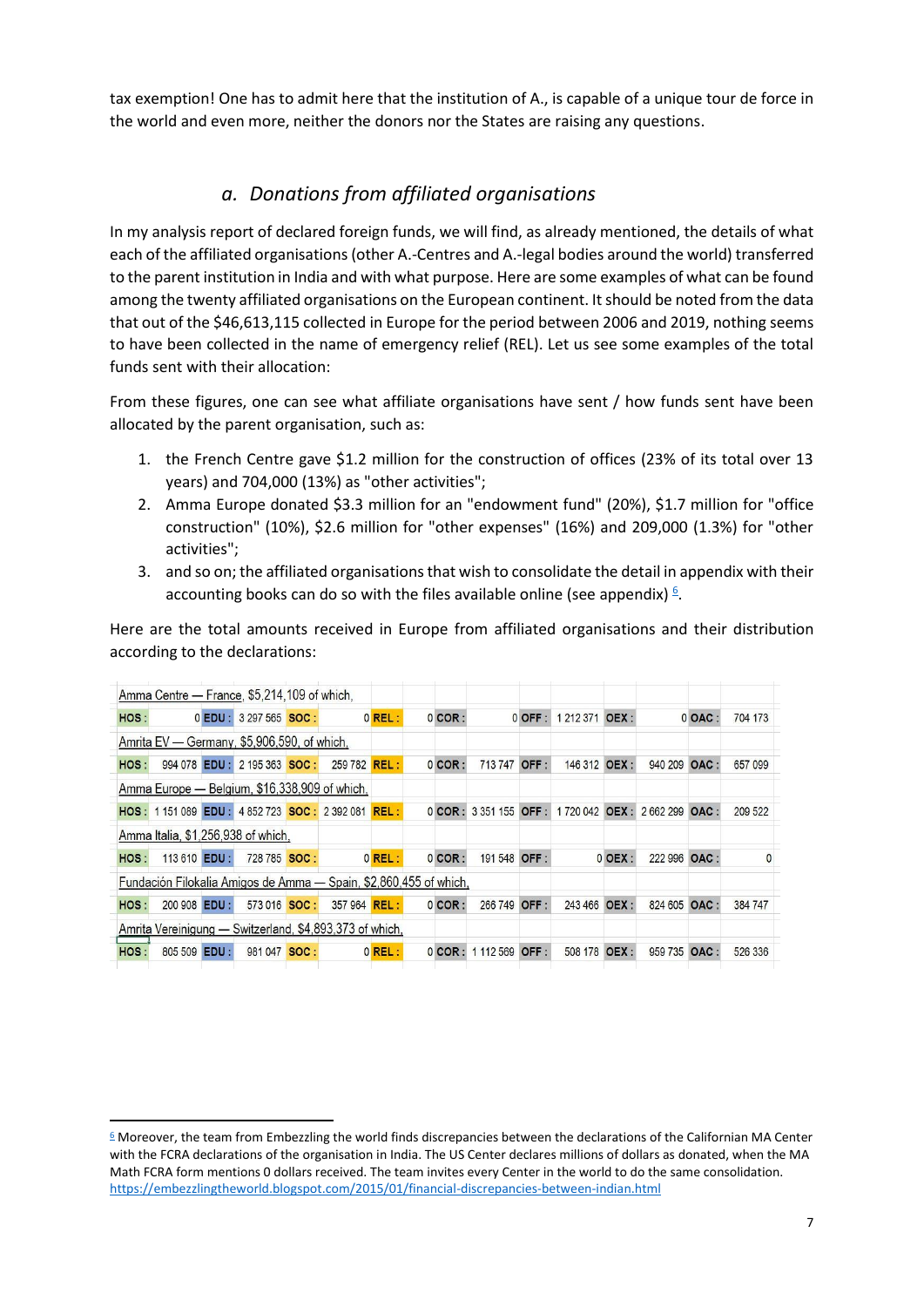Same thing for the USA and Canada:



Same thing for the whole world:

In each of the pie charts, the grey areas are of similar size. This will not be the case with regard to individual donations, as will be seen below.

Aside from this \$93.6 million from affiliate organisations, \$76 million were donated by other independent organisations and businesses.

#### *b. Donations from individuals*

Here is how the donations collected from individuals around the world, and declared (because they were paid into bank accounts), were allocated. This is \$17.6 million over the same period (except 2007 and 2008 when the individual donations were omitted from the declarations - one can only wonder. Why wasn't this picked up by the authorities? It is therefore eleven out of the thirteen years from 2006 to 2019: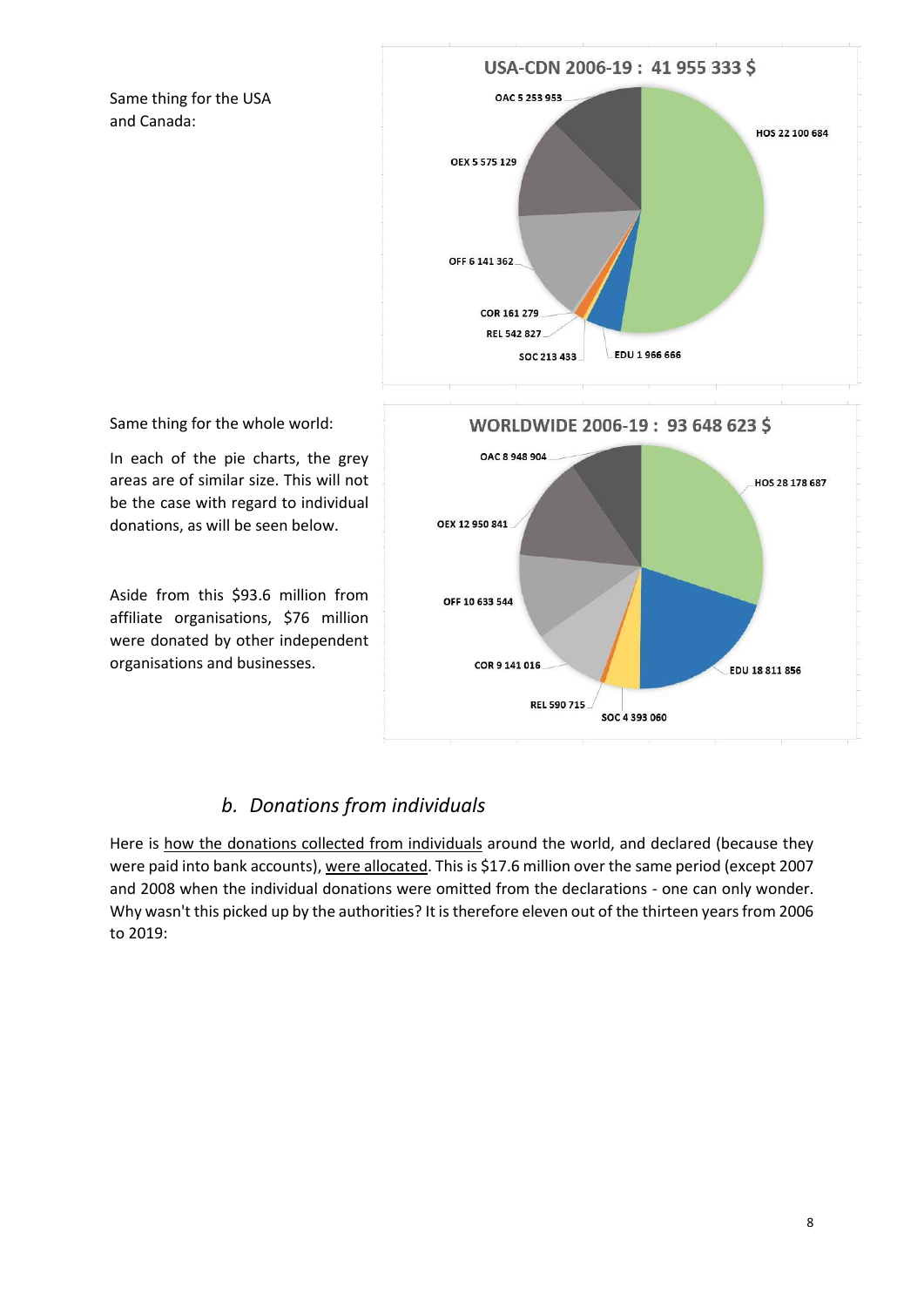You will find the same thing here, represented in percentages. The purposes are listed on the left; regions of the world on the top: Europe, United States and Canada, Asia, Middle East, and the world, representing the total.



The colour codes are the same. The bottom three lines summarise the table. The figures speak for themselves: only 2.22% of individual donations were allocated to social and humanitarian purposes. In other words, in the period that concerns us here between 2006 and 2019, from your personal and individual donation of say \$100 for A.'s charitable works, only \$2.22 was dedicated accordingly. The remainder, namely \$31 was devoted to strengthening the entrepreneurial activity of the organisation and \$66 was either spent on behalf of "other expenses" or on other unknown activities, or simply invested.

| INDIVIDUAL DONATIONS PER REGION AND PURPOSE |        |         |             |            |              |
|---------------------------------------------|--------|---------|-------------|------------|--------------|
| 2006-2019                                   |        |         |             |            |              |
|                                             | EU     | USA-CDN | <b>ASIA</b> | <b>MEA</b> | <b>WORLD</b> |
| <b>HOS</b>                                  | 21,64% | 13,86%  | 36,52%      | 34,43%     | 26,61%       |
| <b>EDU</b>                                  | 6,97%  | 3,94%   | 1,44%       | 6,25%      | 4,65%        |
| <b>SOC</b>                                  | 1,41%  | 2,60%   | 0,72%       | 0,21%      | 1,23%        |
| <b>REL</b>                                  | 0,94%  | 0,51%   | 2,05%       | 0,45%      | 0,99%        |
| <b>COR</b>                                  | 20,13% | 18,14%  | 10,41%      | 10,92%     | 14,90%       |
| <b>OFF</b>                                  | 8,08%  | 24,32%  | 4,25%       | 13,70%     | 12,59%       |
| <b>OEX</b>                                  | 13,10% | 14,83%  | 37,81%      | 28,25%     | 23,50%       |
| <b>OAC</b>                                  | 27,73% | 21,80%  | 6,80%       | 5,79%      | 15,53%       |
|                                             | 100%   | 100%    | 100%        | 100%       | 100%         |
| IN OTHER WORDS:                             |        |         |             |            |              |
|                                             | EU     | USA-CDN | <b>ASIA</b> | <b>MEA</b> | <b>WORLD</b> |
| <b>SOCIAL (REL+SOC)</b>                     | 2,35%  | 3,11%   | 2,78%       | 0,66%      | 2,22%        |
| <b>BUSINESS (EDU+HOS)</b>                   | 28,60% | 17,80%  | 37,96%      | 40,68%     | 31,26%       |
| <b>UNKNOWN (THE REST)</b>                   | 69,04% | 79,09%  | 59,27%      | 58,66%     | 66,51%       |
|                                             |        |         |             |            |              |